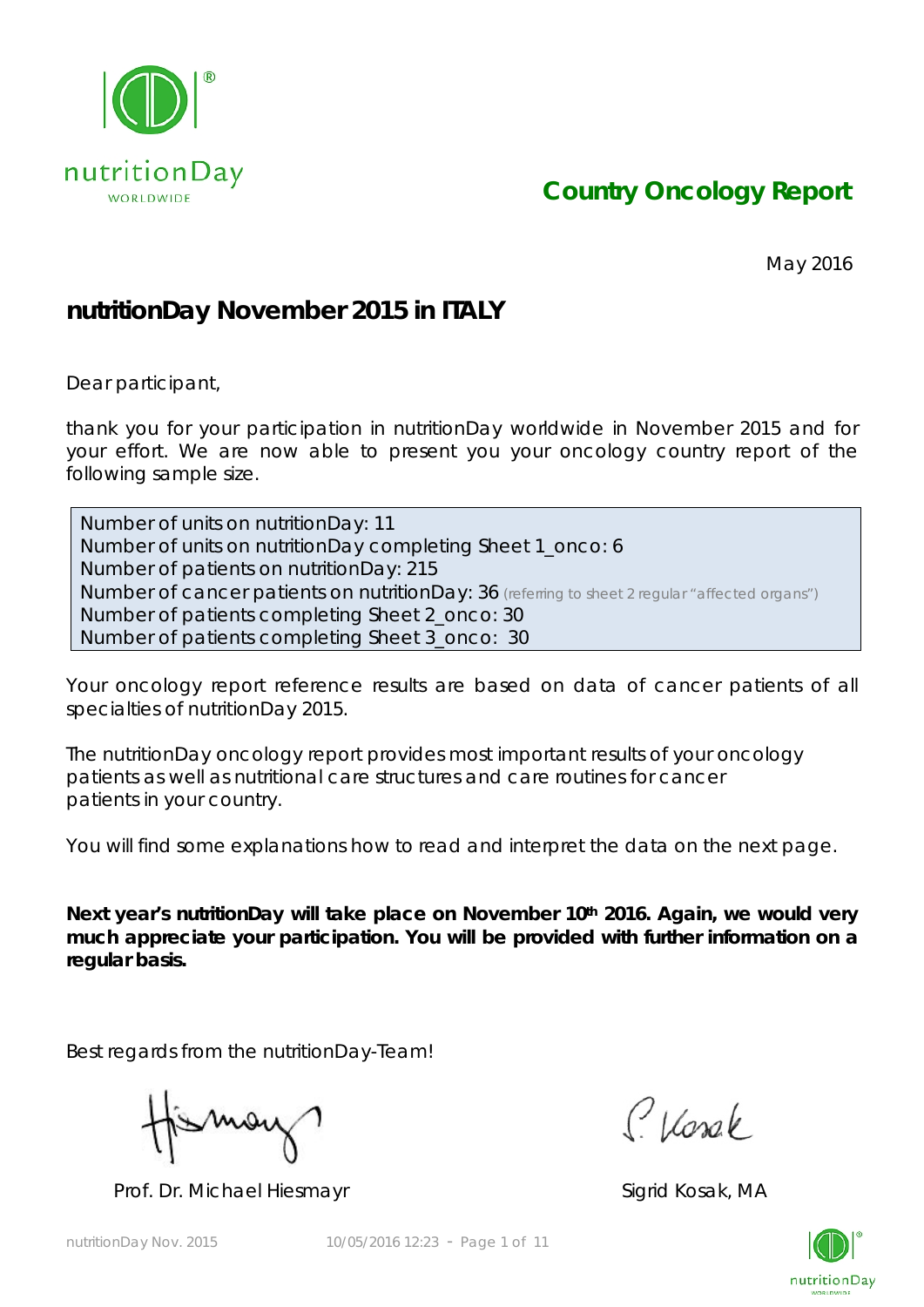| <b>UNITS REPORT ("Sheet 1"):</b>                                                                                                                                                                              |                                        | YOUR RESULTS REFERENCE RESULTS                                                     |
|---------------------------------------------------------------------------------------------------------------------------------------------------------------------------------------------------------------|----------------------------------------|------------------------------------------------------------------------------------|
| Number of units with cancer patients:                                                                                                                                                                         | 6                                      | 275                                                                                |
| Computerized system in hospital:                                                                                                                                                                              | 4 units (67%) YES                      | 262 units (95%) YES                                                                |
| Nutritional treatment of cancer patients is part of<br>overall care plan                                                                                                                                      | 6 units (100%) YES                     | 245 units (89%) YES                                                                |
| Nutritional treatment is considered<br>Routinely<br>When patient asks<br>When body weight loss > 10%<br>During palliative phase<br>Other<br>Missing                                                           | 4(66.7%)<br>2(33.3%)                   | 171 (62.2%)<br>87 (31.6%)<br>100 (36.4%)<br>79 (28.7%)<br>30 (10.9%)<br>23 (8.36%) |
| Nutritional treatment is not part of the comprehensive<br>approach due to<br>Lack of evidence<br>No knowledge of the field<br>No reimbursement<br>It feeds the tumour<br>Other                                |                                        | 6(2.18%)<br>11 (4.00%)<br>$8(2.91\%)$<br>16 (5.82%)                                |
| Nutritional therapy used for cancer patients<br>Nutrition according to nutrition plan<br>Calculation of energy needs<br>Monitoring patients intake and use of oral<br>supplements<br>None<br>Other<br>Missing | $3(50.0\%)$<br>$2(33.3\%)$<br>5(83.3%) | 195 (70.9%)<br>164 (59.6%)<br>242 (88.0%)<br>26 (9.45%)<br>6(2.18%)                |
| Nutritional therapy is not used due to<br>Lack of evidence<br>Lack of experience<br>No reimbursement<br>Lack of dietitians<br>Lack of other experts<br>Other<br>Missing                                       | 1(16.7%)                               | 2(0.73%)<br>5(1.82%)<br>6(2.18%)<br>$8(2.91\%)$<br>1(0.36%)<br>7(2.55%)            |
| Assessment of parameters in cancer patients &<br>methods used:                                                                                                                                                |                                        |                                                                                    |
| Anthropometry/Body composition:<br><b>Body weight</b><br>Regularly<br>At chemotherapy<br>When necessary<br><b>Never</b><br>Unknown<br>Missing                                                                 | 2(33.3%)<br>3 (50.0%)<br>1(16.7%)      | 170 (61.8%)<br>46 (16.7%)<br>52 (18.9%)<br>1(0.36%)<br>1(0.36%)<br>5(1.82%)        |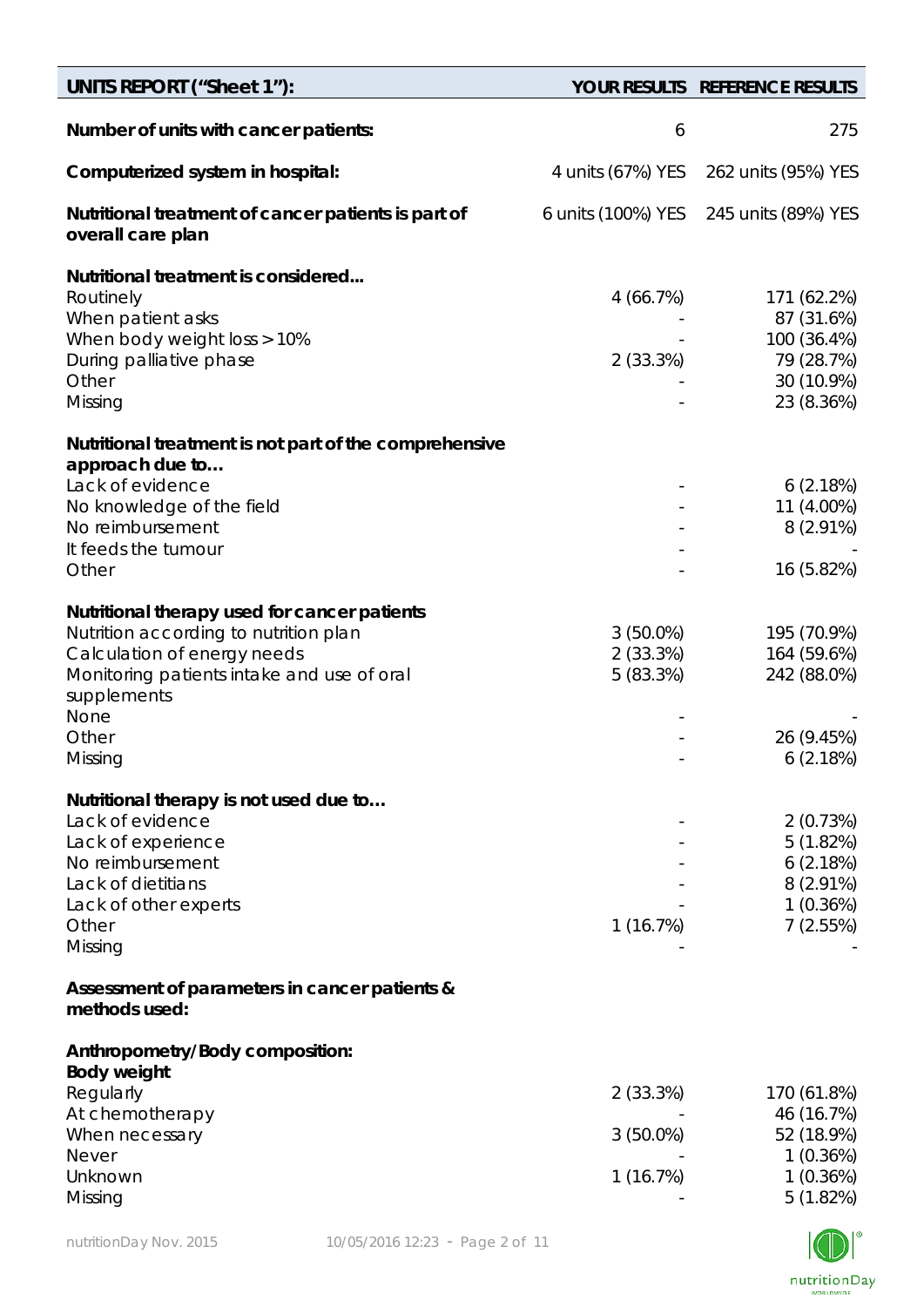| Anthropometrics (circumference) |                                 |             |             |
|---------------------------------|---------------------------------|-------------|-------------|
| Regularly                       |                                 | 1(16.7%)    | 25 (9.09%)  |
| At chemotherapy                 |                                 |             | 9(3.27%)    |
| When necessary                  |                                 | 1(16.7%)    | 89 (32.4%)  |
| <b>Never</b>                    |                                 | $3(50.0\%)$ | 122 (44.4%) |
| Unknown                         |                                 | 1(16.7%)    | 8 (2.91%)   |
| Missing                         |                                 |             | 22 (8.00%)  |
|                                 |                                 |             |             |
| <b>BIA</b>                      |                                 |             |             |
| Regularly                       |                                 |             | 3(1.09%)    |
| At chemotherapy                 |                                 |             |             |
| When necessary                  |                                 | 2(33.3%)    | 68 (24.7%)  |
| <b>Never</b>                    |                                 | 4(66.7%)    | 162 (58.9%) |
| Unknown                         |                                 |             | 18 (6.55%)  |
| Missing                         |                                 |             | 24 (8.73%)  |
|                                 |                                 |             |             |
| <b>CT SCAN</b>                  |                                 |             |             |
| Regularly                       |                                 |             | 10 (3.64%)  |
| At chemotherapy                 |                                 |             |             |
| When necessary                  |                                 | 2(33.3%)    | 84 (30.5%)  |
| <b>Never</b>                    |                                 | 4(66.7%)    | 139 (50.5%) |
| Unknown                         |                                 |             | 14 (5.09%)  |
| Missing                         |                                 |             | 28 (10.2%)  |
|                                 |                                 |             |             |
| <b>DEXA</b>                     |                                 |             |             |
| Regularly                       |                                 |             | 3(1.09%)    |
| At chemotherapy                 |                                 |             | 2(0.73%)    |
| When necessary                  |                                 | 2(33.3%)    | 60 (21.8%)  |
| <b>Never</b>                    |                                 | 4(66.7%)    | 159 (57.8%) |
| Unknown                         |                                 |             | 20 (7.27%)  |
| Missing                         |                                 |             | 31 (11.3%)  |
|                                 |                                 |             |             |
| Other (body composition)        |                                 |             |             |
| Regularly                       |                                 |             | 6(2.18%)    |
| At chemotherapy                 |                                 |             |             |
| When necessary                  |                                 | 1(16.7%)    | 24 (8.73%)  |
| Never                           |                                 | 2(33.3%)    | 85 (30.9%)  |
| Unknown                         |                                 |             | 34 (12.4%)  |
| Missing                         |                                 | $3(50.0\%)$ | 126 (45.8%) |
|                                 |                                 |             |             |
| <b>Body function:</b>           |                                 |             |             |
| Handgrip                        |                                 |             |             |
| Regularly                       |                                 |             | 15 (5.45%)  |
| At chemotherapy                 |                                 |             | 1(0.36%)    |
| When necessary                  |                                 | 2(33.3%)    | 62 (22.5%)  |
| Never                           |                                 | 4(66.7%)    | 167 (60.7%) |
| Unknown                         |                                 |             | $8(2.91\%)$ |
| Missing                         |                                 |             | 22 (8.00%)  |
|                                 |                                 |             |             |
| 6-minutes walking test          |                                 |             |             |
| Regularly                       |                                 |             | 4(1.45%)    |
| At chemotherapy                 |                                 |             | 2(0.73%)    |
| When necessary                  |                                 | 2(33.3%)    | 53 (19.3%)  |
| Never                           |                                 | 4(66.7%)    | 182 (66.2%) |
| Unknown                         |                                 |             | 7(2.55%)    |
| nutritionDay Nov. 2015          | 10/05/2016 12:23 - Page 3 of 11 |             |             |
|                                 |                                 |             |             |

 $\underset{\scriptscriptstyle{\text{work}-\text{power}}} {\text{nutritionDay}}$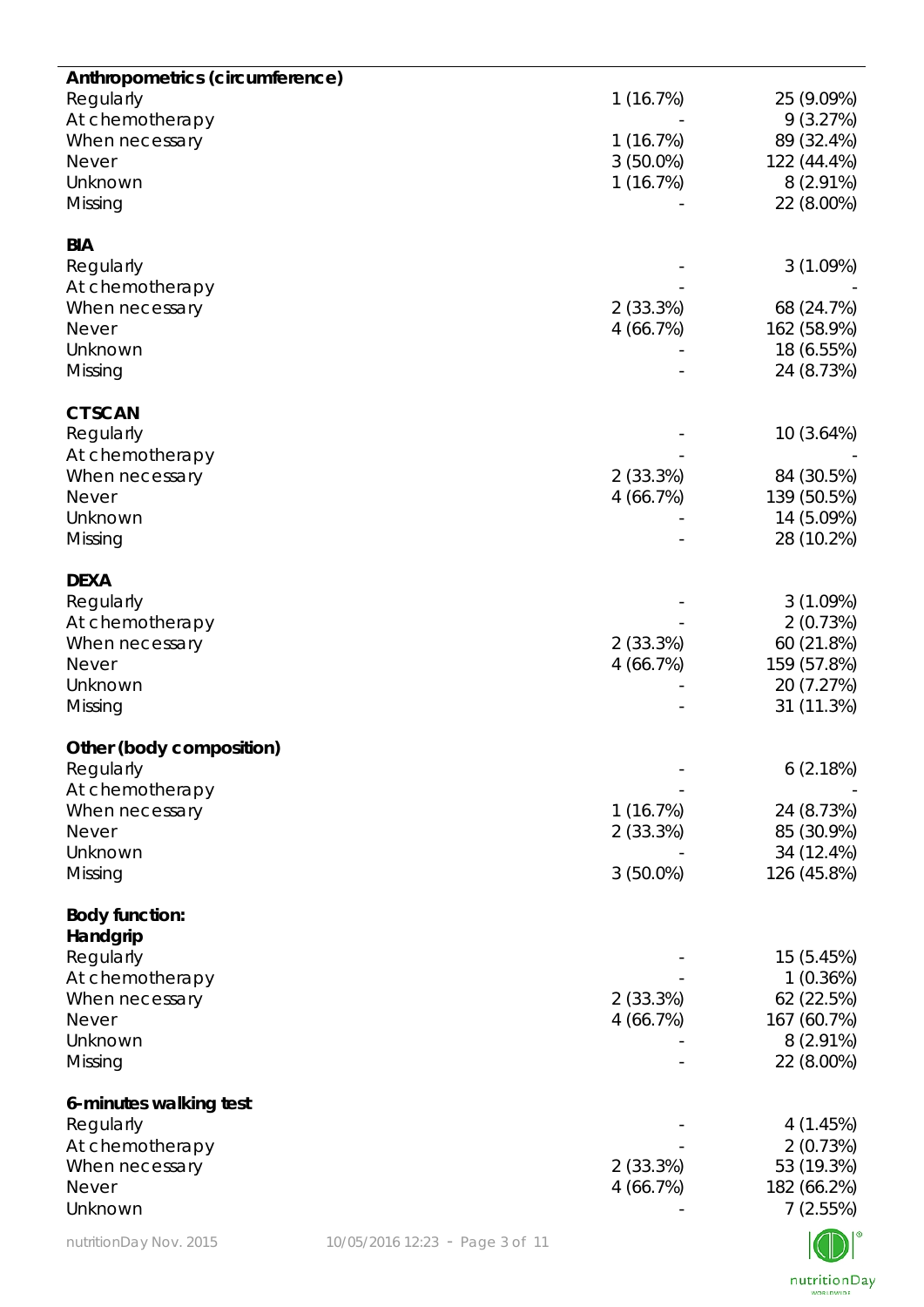| Missing                              |                                 |             | 27 (9.82%)                |
|--------------------------------------|---------------------------------|-------------|---------------------------|
| Other (body function)                |                                 |             |                           |
| Regularly                            |                                 |             | 2(0.73%)                  |
| At chemotherapy                      |                                 |             | 1(0.36%)                  |
| When necessary                       |                                 |             | 28 (10.2%)                |
| <b>Never</b>                         |                                 | $3(50.0\%)$ | 109 (39.6%)               |
| Unknown                              |                                 |             | 32 (11.6%)                |
| Missing                              |                                 | $3(50.0\%)$ | 103 (37.5%)               |
| Nutritional requirements, calculated |                                 |             |                           |
| Regularly                            |                                 |             | 71 (25.8%)                |
| At chemotherapy                      |                                 |             | 4(1.45%)                  |
| When necessary                       |                                 | $6(100\%)$  | 113 (41.1%)               |
| <b>Never</b>                         |                                 |             | 29 (10.5%)                |
| Unknown                              |                                 |             | 5(1.82%)<br>53 (19.3%)    |
| Missing                              |                                 |             |                           |
| <b>Nutritional intake:</b>           |                                 |             |                           |
| <b>Every meal</b>                    |                                 |             |                           |
| Regularly                            |                                 | 1(16.7%)    | 66 (24.0%)                |
| At chemotherapy                      |                                 |             | 2(0.73%)                  |
| When necessary                       |                                 | $3(50.0\%)$ | 117 (42.5%)               |
| <b>Never</b>                         |                                 | 2(33.3%)    | 40 (14.5%)                |
| Unknown<br>Missing                   |                                 |             | $8(2.91\%)$<br>42 (15.3%) |
|                                      |                                 |             |                           |
| 1 meal per day                       |                                 |             |                           |
| Regularly                            |                                 | 2(33.3%)    | 20 (7.27%)                |
| At chemotherapy                      |                                 |             | 1(0.36%)                  |
| When necessary                       |                                 | $3(50.0\%)$ | 66 (24.0%)                |
| Never                                |                                 | 1(16.7%)    | 65 (23.6%)                |
| Unknown                              |                                 |             | 18 (6.55%)                |
| Missing                              |                                 |             | 105 (38.2%)               |
| 2 meals per day                      |                                 |             |                           |
| Regularly                            |                                 | 1(16.7%)    | 17 (6.18%)                |
| At chemotherapy                      |                                 |             | 2(0.73%)                  |
| When necessary                       |                                 | $3(50.0\%)$ | 66 (24.0%)                |
| <b>Never</b>                         |                                 | 2(33.3%)    | 69 (25.1%)                |
| Unknown                              |                                 |             | 18 (6.55%)                |
| Missing                              |                                 |             | 103 (37.5%)               |
| 24h recall                           |                                 |             |                           |
| Regularly                            |                                 | 1(16.7%)    | 48 (17.5%)                |
| At chemotherapy                      |                                 |             | 2(0.73%)                  |
| When necessary                       |                                 | 5(83.3%)    | 85 (30.9%)                |
| <b>Never</b>                         |                                 |             | 50 (18.2%)                |
| Unknown                              |                                 |             | 14 (5.09%)                |
| Missing                              |                                 |             | 76 (27.6%)                |
| Other (nutritional intake)           |                                 |             |                           |
| Regularly                            |                                 |             | 12 (4.36%)                |
| At chemotherapy                      |                                 |             | 1(0.36%)                  |
| When necessary                       |                                 | 2(33.3%)    | 36 (13.1%)                |
| nutritionDay Nov. 2015               | 10/05/2016 12:23 - Page 4 of 11 |             |                           |

nutritionDay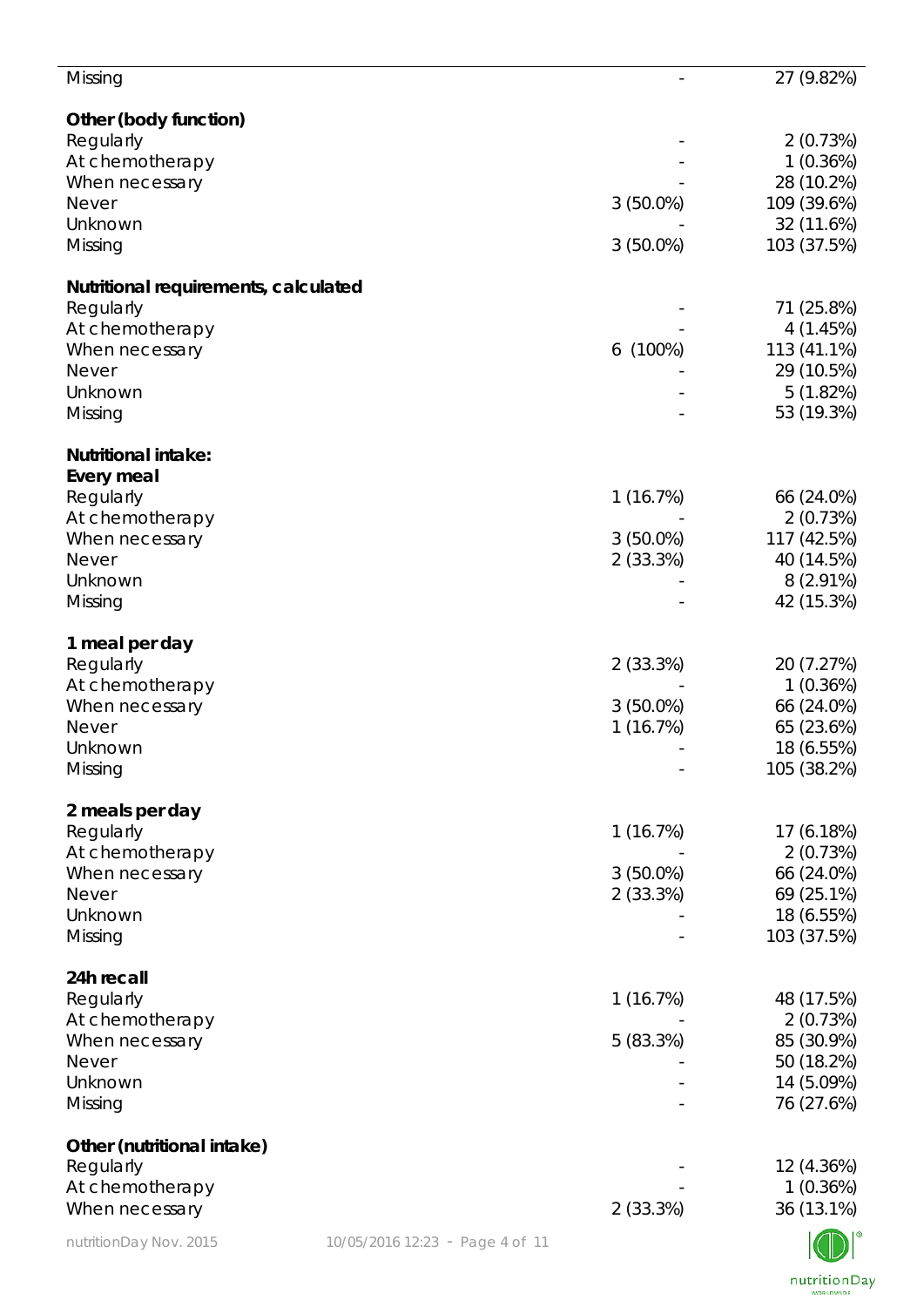| <b>Never</b>               | $3(50.0\%)$              | 58 (21.1%)  |
|----------------------------|--------------------------|-------------|
| Unknown                    |                          | 26 (9.45%)  |
| Missing                    | 1(16.7%)                 | 142 (51.6%) |
|                            |                          |             |
| Questionnaire completed by |                          |             |
| Dietitian                  | $3(50.0\%)$              | 100 (36.4%) |
| <b>Nurse</b>               | 1(16.7%)                 | 105 (38.2%) |
| Physician                  | 2(33.3%)                 | 43 (15.6%)  |
| Nutritional scientist      | $\overline{\phantom{0}}$ | 19 (6.91%)  |
| Other                      | ۳                        | 4(1.45%)    |
| Missing                    |                          | 4(1.45%)    |
|                            |                          |             |

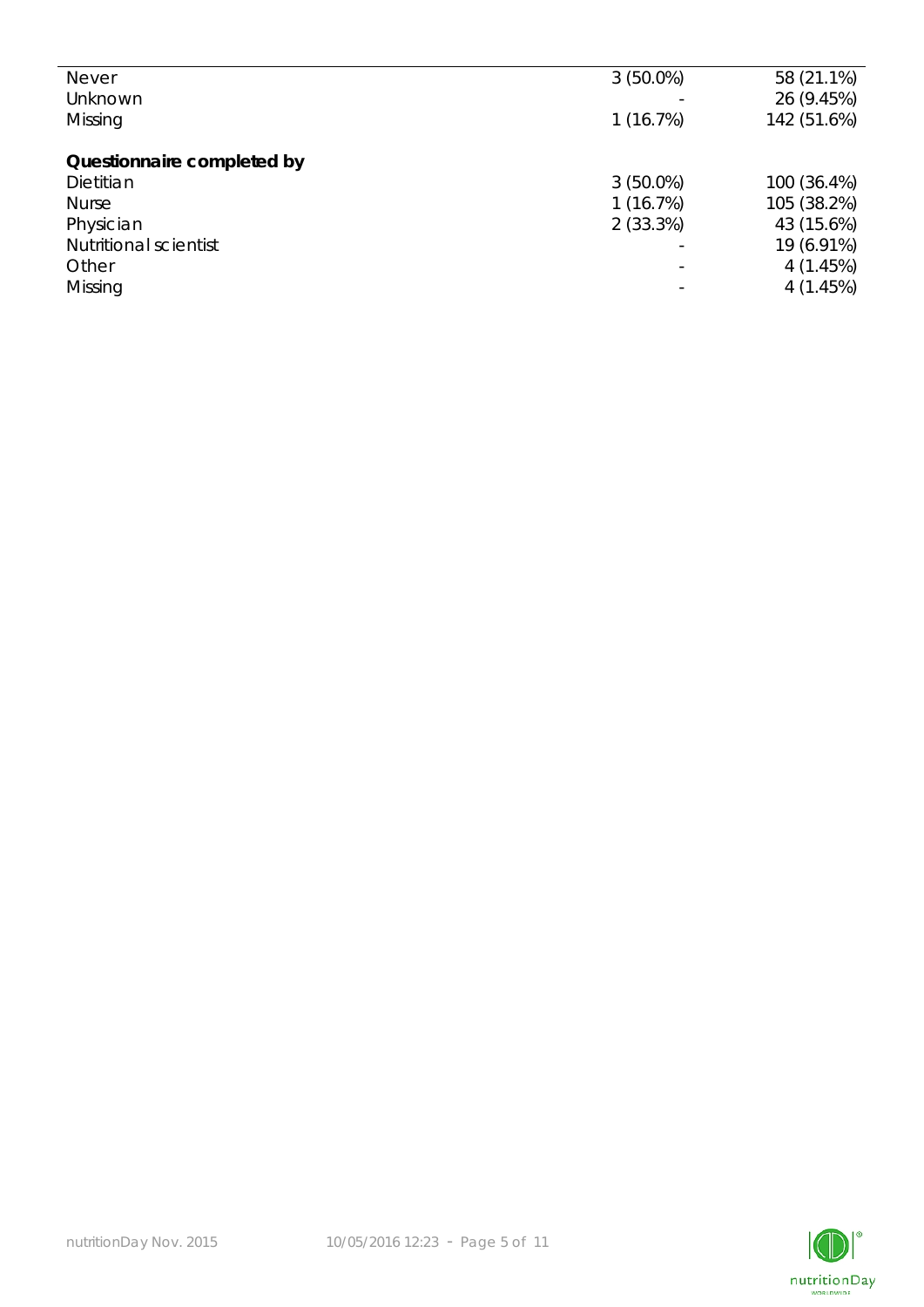| <b>PATIENTS REPORT ("Sheet 2"):</b>         |                                 |                  | YOUR RESULTS REFERENCE RESULTS |
|---------------------------------------------|---------------------------------|------------------|--------------------------------|
| Number of patients completing Sheet 2_onco: |                                 | 30               | 2607                           |
| Demographic data:                           |                                 |                  |                                |
| Age (years)                                 |                                 | 74 [51-95]       | 65 [3-105]                     |
| Female gender                               |                                 | 13 (43.3%)       | 1167 (44.8%)                   |
| Weight (kg)                                 |                                 | $64.9 \pm 13.3$  | $68.0 \pm 17.1$                |
| Height (cm)                                 |                                 | $163.4 \pm 10.8$ | $166.2 \pm 10.3$               |
| BMI (kg/m2)                                 |                                 | $24.3 \pm 4.1$   | $24.4 \pm 5.2$                 |
| Outpatient (o)/Ward (w)                     |                                 |                  |                                |
| Outpatient(o)                               |                                 |                  | 22 (0.84%)                     |
| Ward (w)                                    |                                 | 30 (100%)        | 2580 (99.0%)                   |
| Missing                                     |                                 |                  | 5(0.19%)                       |
| <b>Goal of Therapy</b>                      |                                 |                  |                                |
| Curative                                    |                                 | $9(30.0\%)$      | 1402 (53.8%)                   |
| Palliative                                  |                                 | 18 (60.0%)       | 1006 (38.6%)                   |
| Terminal                                    |                                 | 1(3.33%)         | 113 (4.33%)                    |
| Missing                                     |                                 | 2(6.67%)         | 86 (3.30%)                     |
|                                             |                                 |                  |                                |
| <b>Reason for admission</b>                 |                                 |                  |                                |
| <b>Clinical diagnostics</b>                 |                                 | 10 (33.3%)       | 355 (13.6%)                    |
| Therapy                                     |                                 | $6(20.0\%)$      | 1228 (47.1%)                   |
| Surgery related                             |                                 | 1(3.33%)         | 423 (16.2%)                    |
| Treatment complications                     |                                 | 2(6.67%)         | 365 (14.0%)                    |
| Poor health status                          |                                 | 11 (36.7%)       | 418 (16.0%)                    |
| Independent care difficult                  |                                 |                  | 38 (1.46%)                     |
| Missing                                     |                                 |                  |                                |
| Present cancer diagnosis                    |                                 |                  |                                |
| <b>Breast</b>                               |                                 | 2(6.67%)         | 180 (6.90%)                    |
| Colon, rectum                               |                                 | $6(20.0\%)$      | 427 (16.4%)                    |
| Prostate                                    |                                 | 1(3.33%)         | 98 (3.76%)                     |
| Lung                                        |                                 | 5(16.7%)         | 312 (12.0%)                    |
| Skin                                        |                                 |                  | 35 (1.34%)                     |
| Kidney/bladder                              |                                 | 1(3.33%)         | 126 (4.83%)                    |
| Gastric/oesophageal                         |                                 | 8 (26.7%)        | 274 (10.5%)                    |
| Pancreas                                    |                                 | 2(6.67%)         | 126 (4.83%)                    |
| Lymphoma                                    |                                 |                  | 165 (6.33%)                    |
| Ears nose throat (ENT)                      |                                 | 1(3.33%)         | 171 (6.56%)                    |
| Leukaemia                                   |                                 |                  | 163 (6.25%)                    |
| Genital tract                               |                                 |                  | 121 (4.64%)                    |
| Liver                                       |                                 | 4 (13.3%)        | 123 (4.72%)                    |
| Sarcoma                                     |                                 |                  | 41 (1.57%)                     |
| <b>Brain</b>                                |                                 |                  | 54 (2.07%)                     |
| Testicular                                  |                                 |                  | 17 (0.65%)                     |
| Other                                       |                                 |                  | 257 (9.86%)                    |
| Missing                                     |                                 |                  | 108 (4.14%)                    |
| Time since diagnosis                        |                                 |                  |                                |
| 0-2 months                                  |                                 | 17 (56.7%)       | 777 (29.8%)                    |
| 3-5 months                                  |                                 | $6(20.0\%)$      | 412 (15.8%)                    |
| 6-12 months                                 |                                 | 4 (13.3%)        | 388 (14.9%)                    |
| nutritionDay Nov. 2015                      | 10/05/2016 12:23 - Page 6 of 11 |                  |                                |

nutritionDay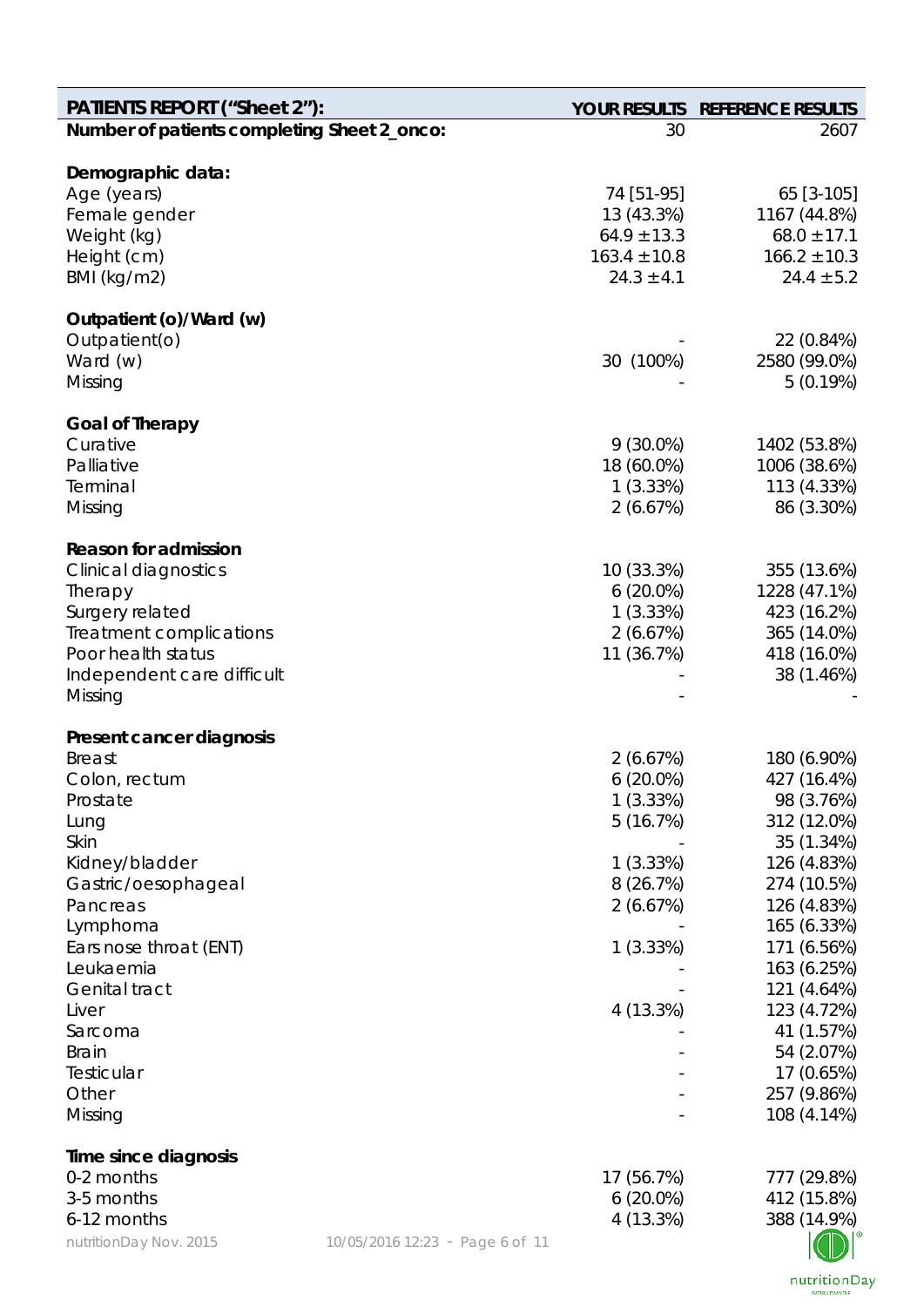| nutritionDay Nov. 2015                                                                   | 10/05/2016 12:23 - Page 7 of 11 |                         |                                           |
|------------------------------------------------------------------------------------------|---------------------------------|-------------------------|-------------------------------------------|
| Personal preferences<br>Counselling<br>Other                                             |                                 |                         | 284 (10.9%)<br>355 (13.6%)<br>202 (7.75%) |
| Special nutrients (EPA, branched chained amino<br>acids, glutamine, arginine, carnitine) |                                 | 1(3.33%)                | 28 (1.07%)                                |
| ONS enriched with special nutrients                                                      |                                 |                         | 88 (3.38%)                                |
| Parenteral nutrition                                                                     |                                 | $6(20.0\%)$             | 240 (9.21%)                               |
| Enteral nutrition (via NGT/PEG)                                                          |                                 |                         | 128 (4.91%)                               |
| Individualized diet plan<br>Energy rich/protein rich ONS                                 |                                 | 8(26.7%)                | 572 (21.9%)<br>426 (16.3%)                |
| No special diet                                                                          |                                 | 16 (53.3%)              | 1080 (41.4%)                              |
| <b>Nutrition Treatment</b>                                                               |                                 |                         |                                           |
|                                                                                          |                                 |                         |                                           |
| Missing                                                                                  |                                 |                         | 239 (9.17%)                               |
| General                                                                                  |                                 | 2(6.67%)                | 179 (6.87%)                               |
| Local                                                                                    |                                 | 1(3.33%)                | 381 (14.6%)                               |
| None                                                                                     |                                 | 27 (90.0%)              | 1808 (69.4%)                              |
| <b>Infections</b>                                                                        |                                 |                         |                                           |
| Missing                                                                                  |                                 |                         | 153 (5.87%)                               |
| Therapy related complications                                                            |                                 |                         | 127 (4.87%)                               |
| Cancer related complications                                                             |                                 | 4 (13.3%)               | 266 (10.2%)                               |
| Surgery                                                                                  |                                 | 1(3.33%)                | 504 (19.3%)                               |
| Palliative                                                                               |                                 | 7(23.3%)                | 359 (13.8%)                               |
| Hormone therapy                                                                          |                                 | 1(3.33%)                | 26 (1.00%)                                |
| Target therapy                                                                           |                                 |                         | 84 (3.22%)                                |
| Radiotherapy                                                                             |                                 | 2(6.67%)                | 272 (10.4%)                               |
| Chemotherapy > 1st line                                                                  |                                 | 1(3.33%)                | 367 (14.1%)                               |
| Chemotherapy 1st line                                                                    |                                 | 7(23.3%)                | 488 (18.7%)                               |
| Diagnosis                                                                                |                                 | 7(23.3%)                | 236 (9.05%)                               |
| <b>Therapy situation</b>                                                                 |                                 |                         |                                           |
|                                                                                          |                                 |                         |                                           |
| Missing                                                                                  |                                 |                         | 163 (6.25%)                               |
| > 4 years                                                                                |                                 | 1(3.33%)                | 250 (9.59%)                               |
| 2-4 years                                                                                |                                 |                         | 176 (6.75%)                               |
| 1-2 years                                                                                |                                 | 2(6.67%)                | 232 (8.90%)                               |
| 6-12 months                                                                              |                                 | 4 (13.3%)               | 338 (13.0%)                               |
| 3-5 months                                                                               |                                 | $9(30.0\%)$<br>1(3.33%) | 736 (28.2%)<br>345 (13.2%)                |
| Tumour staging/diagnosis<br>0-2 months                                                   |                                 | 7(23.3%)                | 200 (7.67%)                               |
| No therapy                                                                               |                                 | 7(23.3%)                | 187 (7.17%)                               |
| Time since first therapy start                                                           |                                 |                         |                                           |
|                                                                                          |                                 |                         |                                           |
| Missing                                                                                  |                                 | 1(3.33%)                | 450 (17.3%)                               |
| IV=Metastasised                                                                          |                                 | 11 (36.7%)              | 955 (36.6%)                               |
| Ill=Late locally advanced                                                                |                                 | 12 (40.0%)              | 392 (15.0%)                               |
| II=Early locally advanced                                                                |                                 | 4(13.3%)                | 345 (13.2%)                               |
| I=Localized                                                                              |                                 | 2(6.67%)                | 375 (14.4%)                               |
| 0=Carcinoma in situ                                                                      |                                 |                         | 90 (3.45%)                                |
| <b>Cancer staging</b>                                                                    |                                 |                         |                                           |
| Missing                                                                                  |                                 |                         | 172 (6.60%)                               |
| > 4 years                                                                                |                                 | 1(3.33%)                | 268 (10.3%)                               |
| 2-4 years                                                                                |                                 |                         | 232 (8.90%)                               |
| 1-2 years                                                                                |                                 | 2(6.67%)                | 314 (12.0%)                               |
|                                                                                          |                                 |                         |                                           |

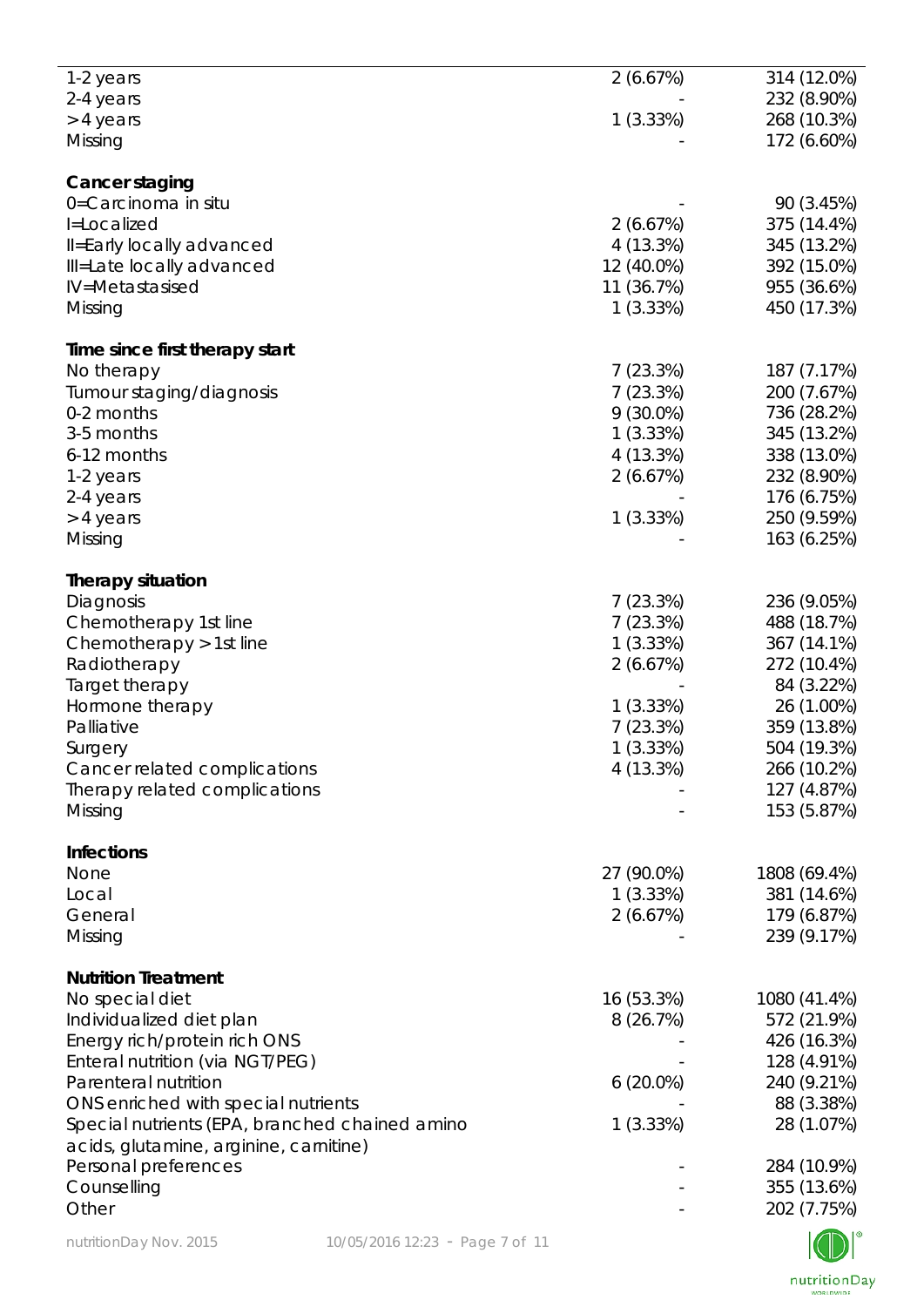## Missing the contract of the contract of the contract of the contract of the contract of the contract of the co

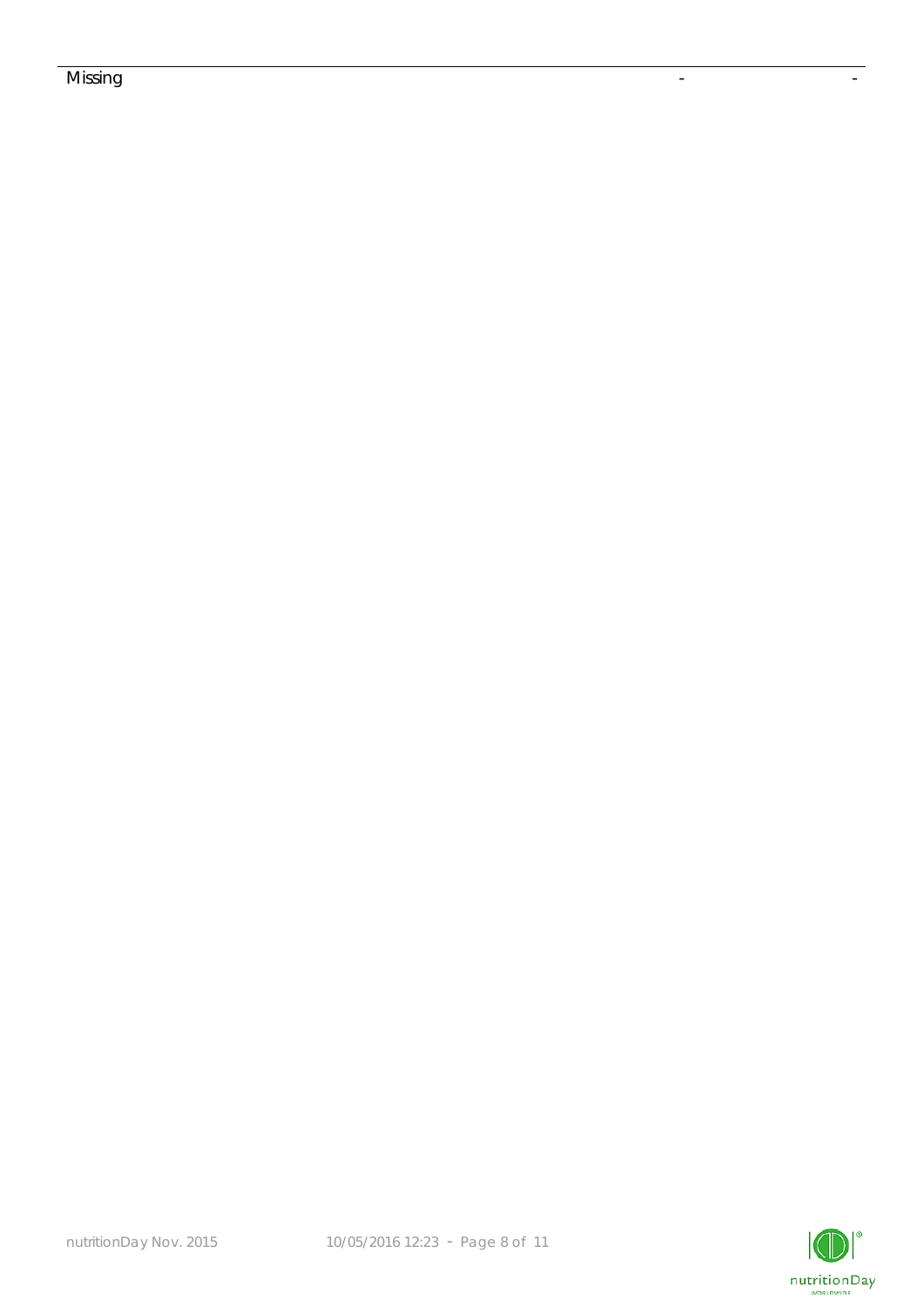| <b>PATIENTS REPORT ("Sheet 3"):</b>                 |                                 |                         | YOUR RESULTS REFERENCE RESULTS |
|-----------------------------------------------------|---------------------------------|-------------------------|--------------------------------|
| Number of patients completing Sheet 3_onco:         |                                 | 30                      | 2474                           |
| Body weight prior to becoming ill                   |                                 | 72 [50-90]              | 73 [30-199]                    |
| Actual body weight                                  |                                 | 61 [46-86]              | 67 [10-200]                    |
| Change in weight was                                |                                 |                         |                                |
| Intentional                                         |                                 | 1(3.33%)                | 64 (2.45%)                     |
| Unintentional                                       |                                 | 23 (76.7%)              | 1489 (57.1%)                   |
| Weight is stable<br>Missing                         |                                 | $3(10.0\%)$             | 318 (12.2%)<br>111 (4.26%)     |
|                                                     |                                 |                         |                                |
| During the last week<br>Patients who have had pain: |                                 |                         |                                |
| Not at all                                          |                                 | 11 (36.7%)              | 709 (27.2%)                    |
| A little                                            |                                 | 5(16.7%)                | 596 (22.9%)                    |
| Quite a bit                                         |                                 | $9(30.0\%)$             | 419 (16.1%)                    |
| Very much                                           |                                 | $3(10.0\%)$             | 332 (12.7%)                    |
| Missing                                             |                                 | 2(6.67%)                | 530 (20.3%)                    |
| Patients who needed a rest:                         |                                 |                         |                                |
| Not at all                                          |                                 | 5(16.7%)                | 391 (15.0%)                    |
| A little                                            |                                 | $6(20.0\%)$             | 592 (22.7%)                    |
| Quite a bit                                         |                                 | 10 (33.3%)              | 575 (22.1%)                    |
| Very much                                           |                                 | 7(23.3%)                | 488 (18.7%)                    |
| Missing                                             |                                 | 2(6.67%)                | 540 (20.7%)                    |
| Patients who felt weak:                             |                                 |                         |                                |
| Not at all                                          |                                 | 5(16.7%)                | 420 (16.1%)                    |
| A little                                            |                                 | 5(16.7%)                | 583 (22.4%)                    |
| Quite a bit                                         |                                 | 11 (36.7%)              | 535 (20.5%)                    |
| Very much                                           |                                 | 7(23.3%)                | 499 (19.1%)                    |
| Missing                                             |                                 | 2(6.67%)                | 544 (20.9%)                    |
| Patients who felt depressed:                        |                                 |                         |                                |
| Not at all                                          |                                 | 10 (33.3%)              | 775 (29.7%)                    |
| A little                                            |                                 | 13 (43.3%)              | 601 (23.1%)                    |
| Quite a bit                                         |                                 | 2(6.67%)                | 356 (13.7%)                    |
| Very much                                           |                                 | $3(10.0\%)$             | 298 (11.4%)                    |
| Missing                                             |                                 | 2(6.67%)                | 546 (20.9%)                    |
| Patients who were tired:                            |                                 |                         |                                |
| Not at all                                          |                                 | 4 (13.3%)               | 445 (17.1%)                    |
| A little                                            |                                 | 5(16.7%)                | 611 (23.4%)                    |
| Quite a bit                                         |                                 | 12 (40.0%)              | 534 (20.5%)                    |
| Very much                                           |                                 | 7(23.3%)                | 449 (17.2%)                    |
| Missing                                             |                                 | 2(6.67%)                | 539 (20.7%)                    |
| Patients whose pain interfered with their daily     |                                 |                         |                                |
| activities:                                         |                                 |                         |                                |
| Not at all                                          |                                 | 14 (46.7%)              | 766 (29.4%)                    |
| A little<br>Quite a bit                             |                                 | $3(10.0\%)$<br>2(6.67%) | 458 (17.6%)<br>366 (14.0%)     |
| nutritionDay Nov. 2015                              | 10/05/2016 12:23 - Page 9 of 11 |                         |                                |
|                                                     |                                 |                         |                                |

nutritionDay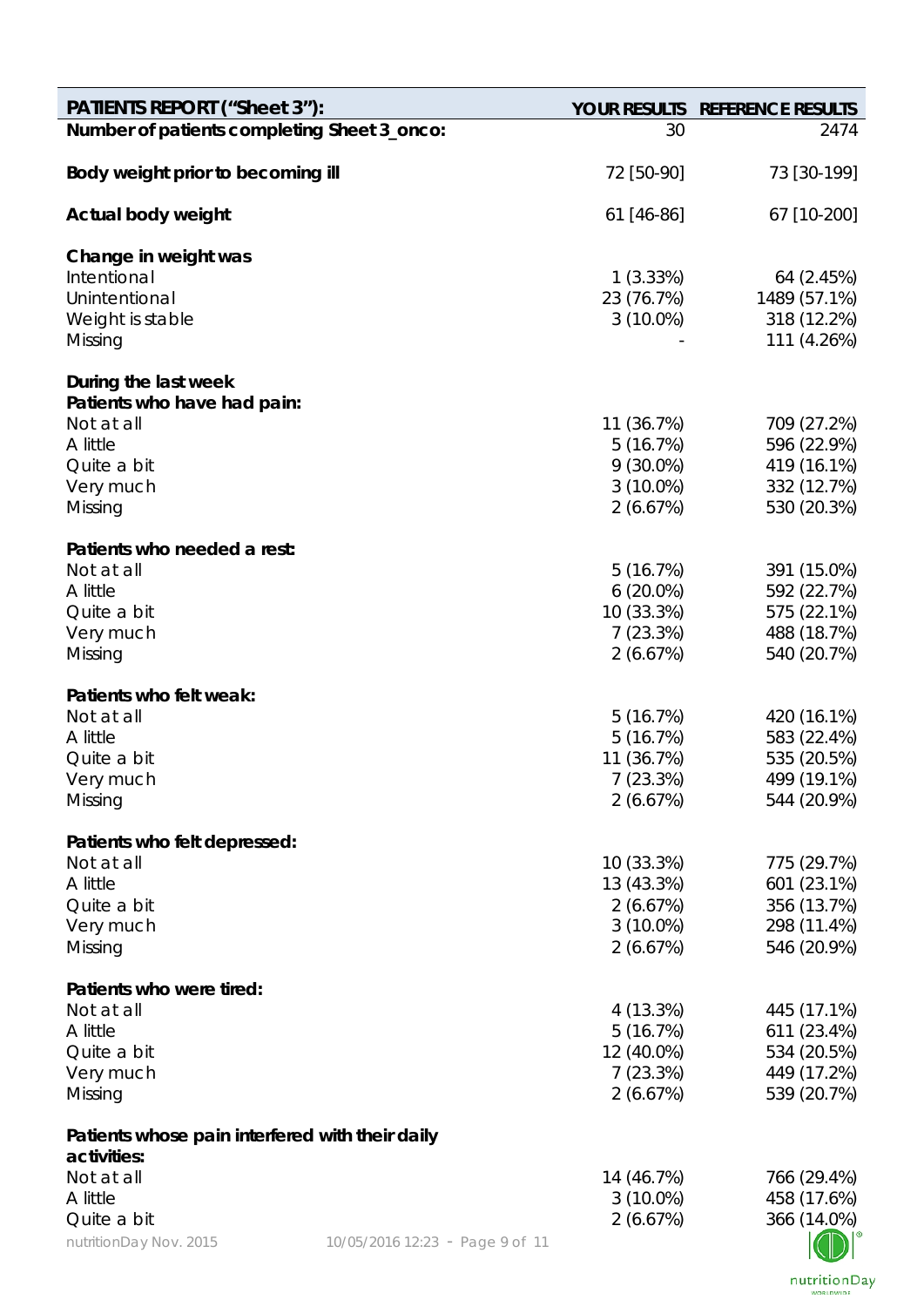| Very much                                       | $9(30.0\%)$ | 398 (15.3%) |
|-------------------------------------------------|-------------|-------------|
| Missing                                         | 2(6.67%)    | 582 (22.3%) |
|                                                 |             |             |
|                                                 |             |             |
| Patients who lacked appetite:                   |             |             |
| Not at all                                      | 8(26.7%)    | 779 (29.9%) |
| A little                                        | 7(23.3%)    | 485 (18.6%) |
| Quite a bit                                     | $6(20.0\%)$ | 378 (14.5%) |
| Very much                                       | 7(23.3%)    | 391 (15.0%) |
| Missing                                         | 2(6.67%)    | 548 (21.0%) |
|                                                 |             |             |
| Just now                                        |             |             |
|                                                 |             |             |
| Patients who have pain:                         |             |             |
| Not at all                                      | 13 (43.3%)  | 901 (34.6%) |
| A little                                        | 7(23.3%)    | 676 (25.9%) |
| Quite a bit                                     | 5(16.7%)    | 327 (12.5%) |
| Very much                                       | $3(10.0\%)$ | 152 (5.83%) |
| Missing                                         | 2(6.67%)    | 533 (20.4%) |
|                                                 |             |             |
|                                                 |             |             |
| Patients who need a rest:                       |             |             |
| Not at all                                      | 2(6.67%)    | 438 (16.8%) |
| A little                                        | 5(16.7%)    | 705 (27.0%) |
| Quite a bit                                     | 17 (56.7%)  | 555 (21.3%) |
| Very much                                       | 4(13.3%)    | 347 (13.3%) |
| Missing                                         | 2(6.67%)    | 538 (20.6%) |
|                                                 |             |             |
| Patients who feel weak:                         |             |             |
|                                                 |             |             |
| Not at all                                      | $3(10.0\%)$ | 503 (19.3%) |
| A little                                        | 4 (13.3%)   | 647 (24.8%) |
| Quite a bit                                     | 16 (53.3%)  | 538 (20.6%) |
| Very much                                       | 5(16.7%)    | 352 (13.5%) |
| Missing                                         | 2(6.67%)    | 541 (20.8%) |
|                                                 |             |             |
| Patients who are depressed:                     |             |             |
|                                                 |             |             |
| Not at all                                      | 8(26.7%)    | 915 (35.1%) |
| A little                                        | 11 (36.7%)  | 559 (21.4%) |
| Quite a bit                                     | 4(13.3%)    | 332 (12.7%) |
| Very much                                       | $3(10.0\%)$ | 225 (8.63%) |
| Missing                                         | $3(10.0\%)$ | 549 (21.1%) |
|                                                 |             |             |
| Patients who are tired:                         |             |             |
| Not at all                                      | $3(10.0\%)$ | 537 (20.6%) |
|                                                 |             |             |
| A little                                        | 5(16.7%)    | 669 (25.7%) |
| Quite a bit                                     | 14 (46.7%)  | 500 (19.2%) |
| Very much                                       | 5(16.7%)    | 326 (12.5%) |
| Missing                                         | $3(10.0\%)$ | 549 (21.1%) |
|                                                 |             |             |
| Patients whose pain interferes with their daily |             |             |
| activities:                                     |             |             |
| Not at all                                      | 15 (50.0%)  | 881 (33.8%) |
| A little                                        |             |             |
|                                                 | 2(6.67%)    | 483 (18.5%) |
| Quite a bit                                     | 5(16.7%)    | 346 (13.3%) |
| Very much                                       | $6(20.0\%)$ | 301 (11.5%) |
| Missing                                         | 2(6.67%)    | 563 (21.6%) |